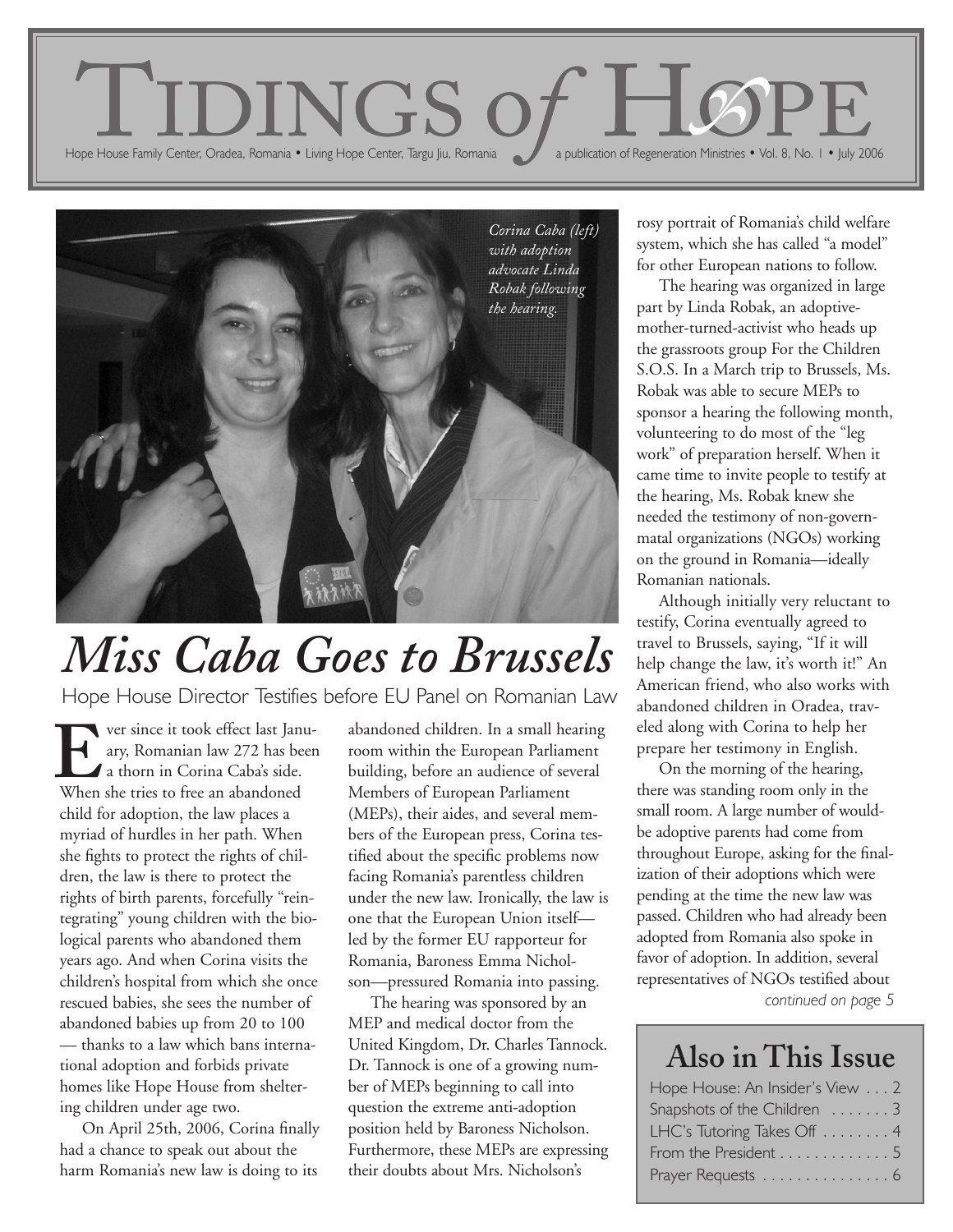# H OPE H OUSE *UpClose*

Christian Feavel and Rachel Nehring are two young American women currently living and volunteering at Hope House. We asked them to give us an insider's view of daily life at the orphanage—and of the children who live there. The articles on these two pages are their contributions (with names changed to protect children's identities).

 $\mathcal{F}$ ell, it's morning, and here I sit in my crib **W** ell, it's morning, and<br>waiting. Footsteps are coming down the hall, maybe . . . nope, not coming here. Must be bottle time for Paul and Lydia, our two youngest residents. Annie, my twin sister, is still asleep in the other crib, so there is no conversation to enliven the waiting.

So, I might as well tell you what a day at Hope House is like. Christian, a long term American volunteer, was asked to but she thought that I might have a better perspective. I honestly can't see why you would be interested, but mine is but to obey. Oh, by the way, I'm Johnny and all the ladies tell me I am adorable (as if I won't use that to my advantage later).

CiCi, Amanda, and Stephen leave most mornings to attend a place of higher learning, pre-school, so we don't see much of them until lunch. Delia isn't quite old enough to go with them yet and stays to keep us company. They are all pretty nice as big kids go and usually leave us alone (usually being the key word). The girls like to mother us a bit, but we very resourcefully let them know when we have had enough "love."

We have a great cook and I am being constantly told to eat the good food, but I have reserved the right to spit it out by reason of my age and the universal standards that must be upheld. Besides, what would the workers do if they didn't need to clean up after us. OK, OK . . . I will try to be less trouble, but I am not making any promises.

Play, play, play! That is our life, except for food (good), naps (don't like), and baths (hate). Inside on rainy days, outside on sunny days, but always playing. It isn't too rough unless our lady helpers decide it's time to learn, but disguise it as "fun" play. They keep asking us where our eyes, nose, mouth, ears, etc. are. If I couldn't still feel them, I would think they had gone missing. We have to practice walking and talking, also. First, walking isn't too hard, but crawling is so much



*Life at Hope House: A Child's Eye View* by Christian Feavel

faster and I figure if the little kids don't have to why should I. Talking can be more of a challenge, especially with Christian and Rachel, another American volunteer. They don't seem to understand just how bad their Romanian is, but they try so hard and we play along to make them feel good. I guess we have to learn these things if we ever want to hold our own with the big kids in the future.

All of us are blessed to live here. It isn't always fun, things don't always run smoothly, and everyone isn't happy all the time, but it is a home filled with love. Hugs, kisses, and encouragement are given to us everyday and our bodies, minds, and hearts grow strong under this influence. But hopefully this home will only be

a rest stop on the way to a new home and family.

Many of you pray for us and the Lord has continued to provide homes for many children, but the need hasn't ended. We thank you for your love, prayers, and support. Even more important pray that each of us come to know Christ as Lord and Savior. Mark 10:14: " Suffer the children to come to me . . . for of such is the kingdom of God." Thanks again for listening and praying.

Ah, I think they are finally coming to help me start a new day and all the possibilities it holds. Oh goodie...Christian and Florica! I love all the workers, but a guy has to have his favorites, right?!

*Author's note: I cannot vouch for the truth of all of Johnny's thinking, but the needs are still very real here. The end of children still needing to leave the hospital is not in sight. Please do not grow weary in well-doing. May the Lord's presence in your life give you guidance and strength for each new day.* 

It costs approximately  $$12,000$  per month to fund the entire Hope House ministry, including nearly 20 children in private foster care. Donations of all sizes are very helpful.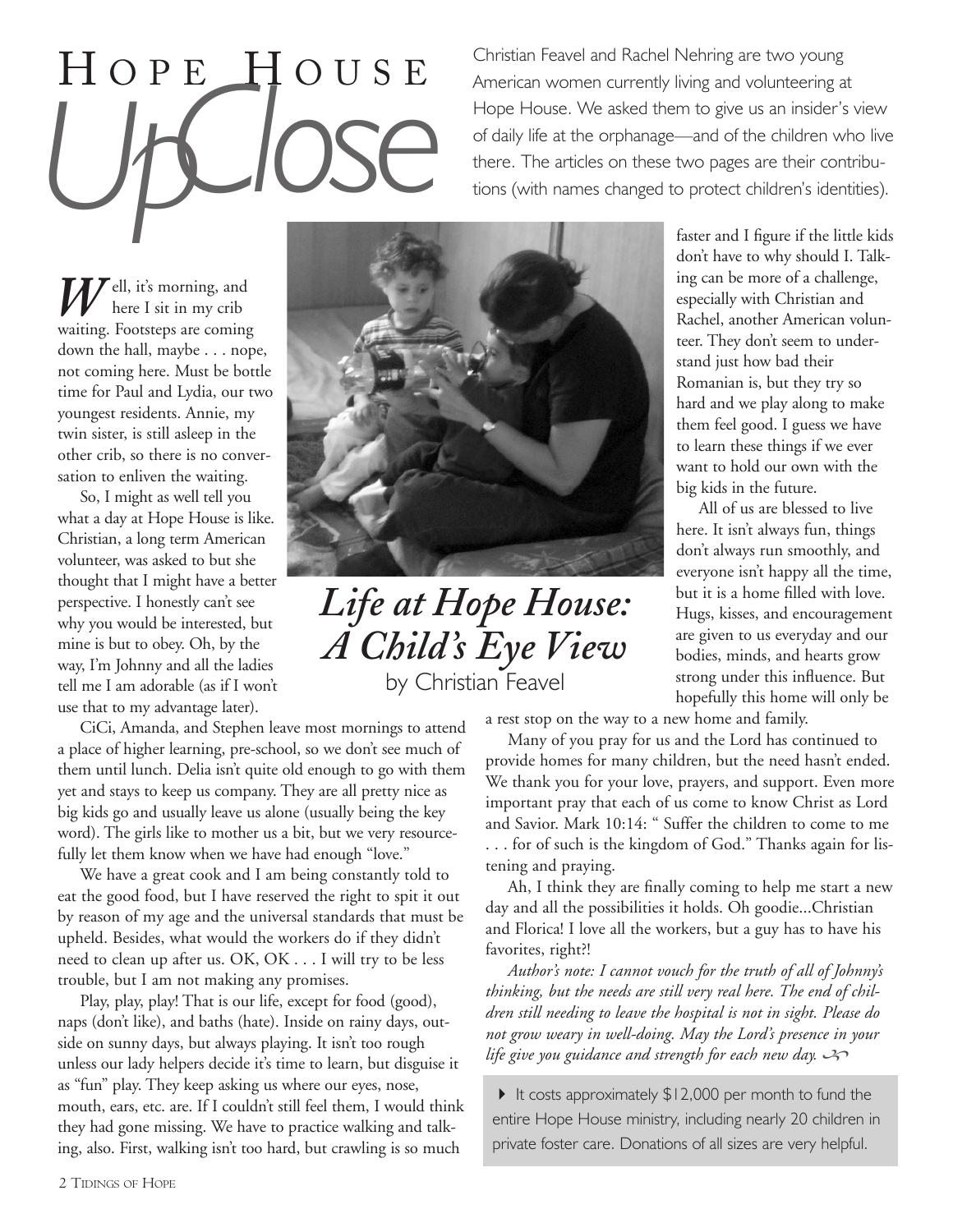#### *The Hope House Children: a Snapshot* by Rachel Nehring

**Paul:** Somewhere around seven months old. Huge grin with a cleft palate, is teething and loves to chew on whatever he can get his hands on. Cherub face with a shock of black hair, resembling a mowhawk. Huge brown eyes, eyelashes reaching up to his eyebrows nicely curling upwards, chubby cheeks. Likes to squawk when not being held.

**Lydia:** Had adopted parents all lined up and had gotten used to her new name, Jasmina, when we found out she's 3/4ths deaf. She is about 9 months. Has soft chocolate-black hair about an inch long, large brown eyes with lots of hope. Likes to hum while smiling, unless she's really happy. Then she gives a high-pitched shriek

of pleasure. Not crawling yet but working on it; rocking back and forth on her knees and scooting a little when lying down. Is a roly-poly, happy baby.

Johnny: The mastermind behind the story at left. Is around 1 1/2 years old. If there is an open door, no matter how barely open it is, he will somehow sense it and make a break for it when he thinks no one is looking, trying to escape the playroom (or whatever room he happens to be in). Just learned to walk by himself and is trying to figure out how to turn his toddling into running; so far not too successful. A fairly unabashed flirt, he likes to jam to the toys that make music and fight with his sister over whatever toy she happens to have. Likes to snuggle and is not above shoving the other children out of the way to get attention. Is learning to say his sister's name—usually practices it when he is irritated.

**Annie:** Johnny's twin, and looks almost the same as him except she has absolutely adorable curls, whereas her brother is doomed to mere cowlicks. Both she and Johnny were in the hospital for the first year of their lives, so were pretty far behind developmentally when they first came to Hope House. However they are doing well in working on recovery, and are currently competing to see who can walk the fastest without falling down and who can yell the other's name the most clearly and the loudest. Annie does have a tendancy to turn into the green monster of envy when she sees other children getting attention and is learning how to not "covet thy

neighbor's toy." Likes to clap when the children do something positive (especially herself), to make noises with her tongue, and to be kissed.

> **Delia:** A little blond haired, blue eyed threeyear-old who lived on the streets with her mother before she came to Hope House. She was very much a mini-adult when she first came, but is slowly losing her "overmatured" mannerisms and behaving more like a three-year-old. She likes rough housing and has a hard time realizing that her play is too rough for the other children, though is very sorry when they get hurt. Her language is more the country "dialect" than the city speech, and she has a very unique lisp, so understanding what she's saying can often prove difficult. Very outgoing, compassionate, and active.

**Andrew:** Four-year-old twin and budding naturalist, nick-name of choice, CiCi. His love of observing and pondering things often makes him absent-minded. Mud is his friend, although there isn't much to be had around the House, and blocks are his favorite toy. Quick-tempered yet compassionate, he is very expressive and is good at dancing. Like Johnny, he is not above making himself at home uninvited in your lap and loves snuggles. Has learned that giving away bouquets of flowers are good ways to earn brownie points.

**Amanda:** Sister to CiCi and self-appointed mini-mother to the rest of the children smaller than her. Outgoing with a budding gift of hospitality, she is more reserved with showing her feelings. Heaven help the person who crosses her will, though, as she has a well-practiced "stone face," and her look of reproach could kill. Has learned how to whistle and does so when she is happy. Likes to pick flowers but is not always sure whom to give them to afterwards, and has been known to go back to those to whom she has bestowed her gift and ask for them back, having thought of a more worthy recipient.

**Stephen:** At five years, he is the oldest at Hope House. Has honey-colored hair that frames his face in cute curls. While one eye is glass, the other one is usually filled with laughter. Well gifted with communication in difficult situations, and has learned how to use his charm and good looks to his advantage when he wants more *pufolets* (snacks). Usually the one to construct swords or guns out of unlikely objects and ask that one of the workers build him some sort of fort. Can usually be found in the midst of a wrestling match with any other available boy near his size when things get too slow.  $\rightarrow$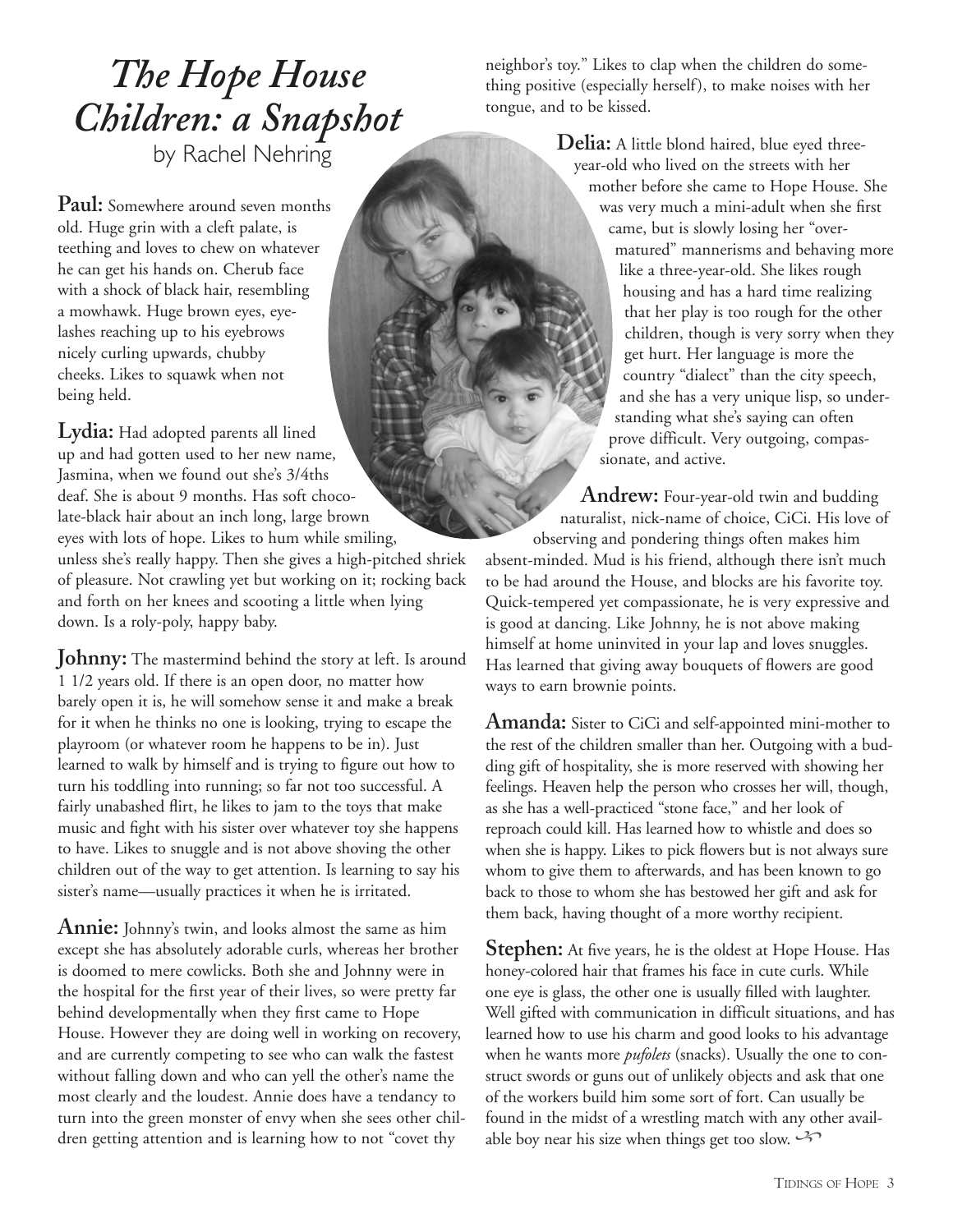

he educational environment in this area is extremely limited because of the lack of schooling **he educational environment in**<br>this area is extremely limited<br>because of the lack of schooling<br>facilities and trained, dedicated teachers. The system is full of corruption and prejudice against poor children from the upper to the lower levels. A lot of the school buildings have been in the "renovation process" for years because the people responsible for the "renovations" need to take the right bribe for assigning the construction contracts to the "right" companies, depending on who paid more. As a result we are dealing with a huge "mob" of children who are going to school in 3 or 4 shifts, starting classes too early in the morning at 6:30 or 7:00 a.m., teachers not having enough time to deal with the "problem children" who are slower in learning and having poorer resources to give them gifts or to pay private tutors.

In Romania there are too many children that end up getting engaged in gangs, starting up on drugs, alcohol, and prostitution. All these things happen because they did not have ANY-

BODY to show them a different way, to help them pick another kind of destiny. They do not have parents to teach them a better life; they do not have a dedicated teacher to realize they DO HAVE abilities and talents.

So, our mission in this project is to select from a very large number of such children and teenagers, and integrate them in a solid context and program where they can learn another way to live their lives. This project is operated by people who care, love, get involved; people who realize the great importance and responsibility of their job.

Because of the situation in their families, the majority of these kids have very violent behavior; they are facing a lot of social problems. Some of the problems they are facing are:

• Communication problems - They can't communicate "nicely" with the other kids, with the tutors, they speak very loudly, they never say "please" or "thank you". If they want or need

something, they just get violent. If they need to bring an argument for something, they just say: "because I want to" or they look at you as if asking: "how dare you ask me that??"

• Bad language: it is just horrible to hear how these kids/teenagers speak in the first few weeks. It is wonderful to see how they change after somebody speaks nicely day after day after day. This is a big challenge for our tutors.

• Submitting to authority/rules: Some of these kids are extremely rebellious. In this program, they learn how to obey the rules, how to live under a loving authority, how to understand that in order to live under the same roof with other people, they need to respect the "rules of the house."

• Taking responsibility: In order to develop this skill, the kids need to learn how to be responsible for the tasks they are given, for the things they do.  $\mathcal{L}$ 

 Regeneration Ministries currently sends \$2,100/month to the Living Hope Center, but more is needed. Designated gifts will help us increase our support for this growing ministry.

#### *Goodbye . . . and Thank You*

In March 2006, our ministry lost a friend and prayer warrior. Mary Ellen Marshall went home to be with the Lord after suffering from breast cancer. Mrs. Marshall leaves behind a husband,

Jim, and seven children.

We wish to thank the Marshall family for designating Regeneration Ministries as a recipient of gifts in Mary Ellen's memory. May God bless and comfort you as your generosity continues to bless and comfort needy children in Romania.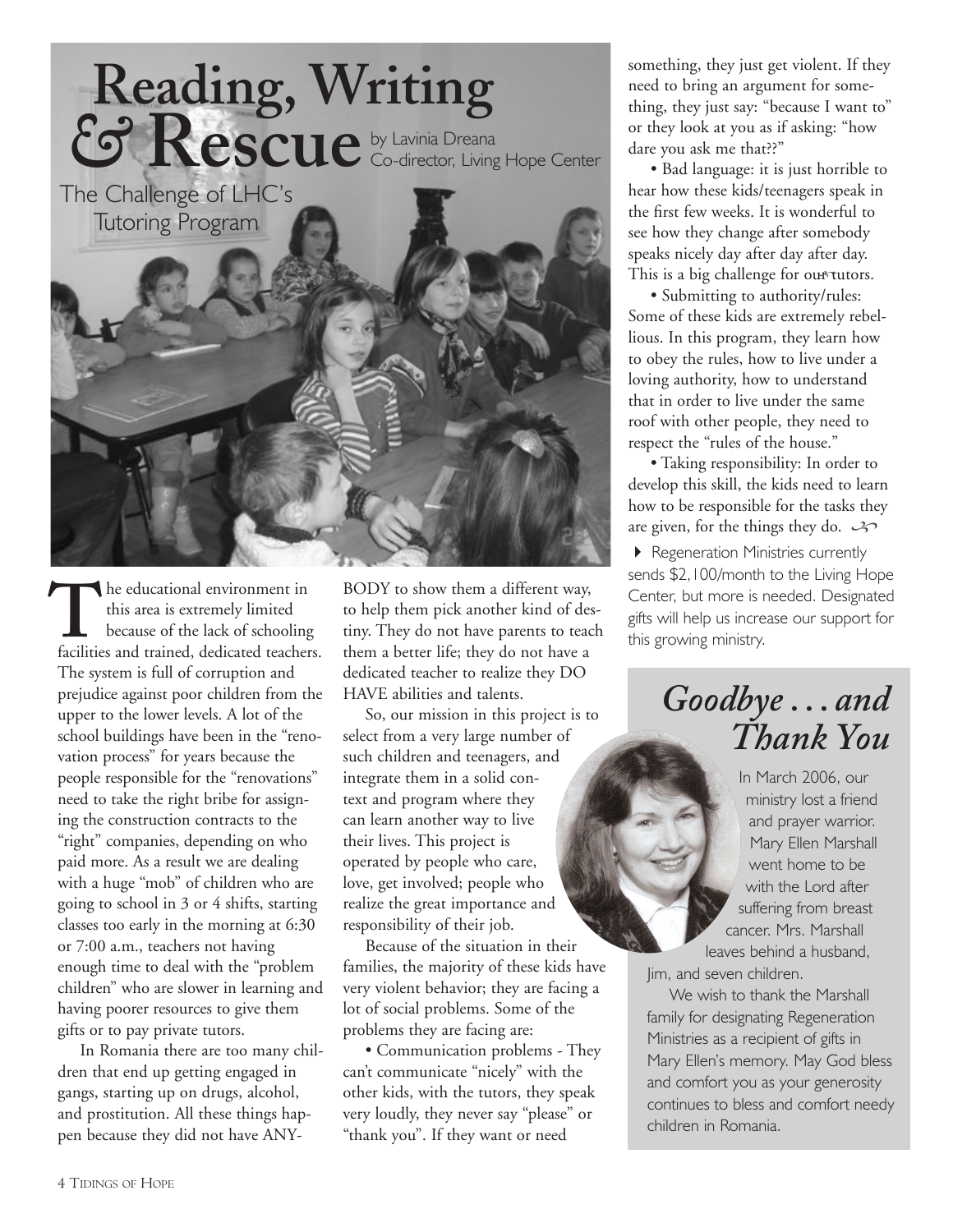his spring I marked two anniversaries, and I got to thinking about the similarities between the two. In June, Todd and I celebrated our sixth wedding anniversary. We watched our wedding video, which never fails to put big smiles on our faces as we remember the joy of that day, and all those who were there to share it with us.  $\prod_{\mathsf{init}}$ 

In April, I marked a different milestone: ten years since I first visited Romania and met Corina Caba. Since I didn't realize that day was going to be a life-changing one, I failed to arrange for a videographer to record the moment. However, I did record it the old-fashioned way, in my journal.

"April 29, 1996 — So much has happened! . . . Today was a very good day. I feel like I'm finally just slightly getting settled into a semi-routine. Becky [an American missionary] and I went to a home for abandoned babies, and the children are simply precious. Absolutely beautiful children. It breaks your heart to think of them abandoned in the street or in a hospital. . . . But this little home I worked at today is a glimmer of hope in the darkness. They have seven babies there now, so the workers have their hands full! My favorite is a 5-monthold boy named ["Alex"] . . . Corina, the woman who runs the

#### *continued from cover*

the harms of the new law, and the ways the Romanian government is covering up the truth about its child welfare system.

Not surprisingly, Baroness Nicholson attended the hearing and forcefully made her own position heard. Unfortunately, she dominated so much time that some of the testimony had to be cut short.

Corina was the last to testify and was limited to a mere two minutes. Nevertheless, she was able to stress the most important points, and to submit her full, written testimony for the record. Her testimony was made even more significant due to the fact that she was the only Romanian national who spoke out against the law.

Despite her shortened time slot, Corina was very encouraged by her experience in Brussels. For the first time, she saw that a large number of MEPs were opposed to Baroness Nicholson's position, and were open to hearing the truth. Furthermore, she was able to give several

#### *From the President* **On Anniversaries**  *and* **Fruitfulness**



home, said that when he first arrived she was afraid he wouldn't live—he was just skin and bones. . . . I held him today for almost two hours—until he went to sleep (and a little after that)!"

It's amazing to think about the changes that have occurred since my 18-year-old self penned that journal entry. Hope House is now located in a beautiful, large home overlooking the city, rather than in Corina's tiny, Communist-built apartment. Alex is now a thriving 10-year-old boy, living with his adoptive parents in Canada. And Corina and I have built not only a close friendship, but a strong partnership in ministry—a ministry that

includes you and the many others who support us.

It's somewhat similar to the feeling Todd and I have when we consider our six years of marriage, and see the three beautiful little girls God has given us. How could something so amazing have happened through us, as a fruit of our relationship? Welcome to the wonder of being used—consciously or not—by our amazing God, to accomplish His purposes. I pray the next ten years of ministry will be marked not by human effort, but by God producing His extraordinary fruit through ordinary branches like you and me. May God give us the grace to stay yielded to Him.  $\rightarrow$ 

government officials her contact information, telling them to come to Romania for a tour of the real child welfare system.

Since the hearing, our efforts to overturn Romania's law have been gaining momentum. In early July, the European Parliament passed Written Declaration 23, calling on Romania to "resume without delay consideration of pending cases, in the best interests of children, and to authorise international adoption where appropriate." While not legally binding, this Declaration is a strong statement that the majority of the European Parliament is pro-adoption.

The battle continues to play out in the press, as well. In early June, a group of 33 Romanian-based NGOs (including Hope House) published a full-page ad in the UK's *Financial Times*, decrying the impotence of the new laws and calling for change, including the re-opening of international adoption. The ad sparked a fierce letter-to-the-editor from Baroness Nicholson, as well as reprisals by the

Romanian government against several of the charities who signed the ad.

Despite the momentum we've gained, the battle is far from won. Lady Nicholson and the Romanian government are fighting tooth and nail to retain the child welfare laws, especially the ban on international adoption. As always, this is a battle that only God can win. But if He is for us, who can be against us?  $\rightarrow$ 

Read Corina's full EU testimony on the "news" page of our website: www.RMRomania.org

 $\triangleright$  Read the ad published by 33 charities in the *Financial Times*, along with the responses from Baroness Nicholson and the Romanian government: www.romanianchild.org

 $\triangleright$  Join the fight by making a donation to our Adoption Advocacy fund, which supports the work of Linda Robak, Corina Caba, and others who are fighting for adoption in Romania.